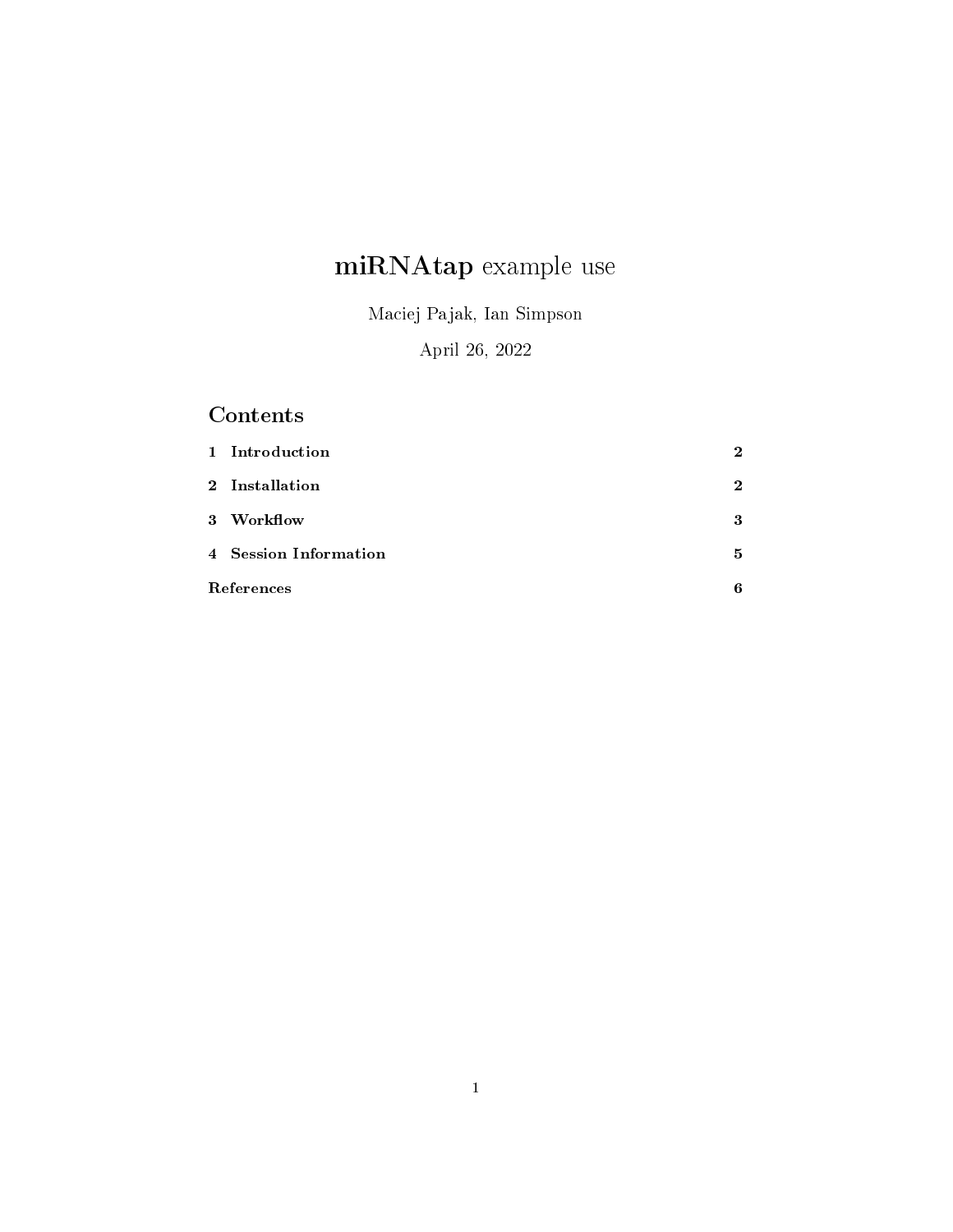#### 1 Introduction

miRNAtap package is designed to facilitate implementation of workflows requiring miRNA prediction. Aggregation of commonly used prediction algorithm outputs in a way that improves on performance of every single one of them on their own when compared against experimentally derived targets. microRNA (miRNA) is a 18-22nt long single strand that binds with RISC (RNA induced silencing  $complex)$  and targets mRNAs effectively reducing their translation rates.

Targets are aggregated from 5 most commonly cited prediction algorithms: DIANA (Maragkakis et al., 2011), Miranda (Enright et al., 2003), PicTar (Lall et al., 2006), TargetScan (Friedman et al., 2009), and miRDB (Wong and Wang, 2015).

Programmatic access to sources of data is crucial when streamlining the workflow of our analysis, this way we can run similar analysis for multiple input miRNAs or any other parameters. Not only does it allow us to obtain predictions from multiple sources straight into R but also through aggregation of sources it improves the quality of predictions.

Finally, although direct predictions from all sources are only available for Homo sapiens and Mus musculus, this package includes an algorithm that allows to translate target genes to other speices (currently only Rattus norvegicus) using homology information where direct targets are not available.

#### 2 Installation

This section briefly describes the necessary steps to get miRNAtap running on your system. We assume that the user has the R program (see the R project at http://www.r-project.org) already installed and is familiar with it. You will need to have R 3.2.0 or later to be able to install and run miRNAtap. The miR-NAtap package is available from the Bioconductor repository at http://www.bioconductor.org To be able to install the package one needs first to install the core Bioconductor packages. If you have already installed Bioconductor packages on your system then you can skip the two lines below.

```
> if (!requireNamespace("BiocManager", quietly=TRUE))
      install.packages("BiocManager")
> BiocManager::install()
```
Once the core Bioconductor packages are installed, we can install the miR-NAtap and accompanying database miRNAtap.db package by

> if (!requireNamespace("BiocManager", quietly=TRUE))

```
install.packages("BiocManager")
```

```
> BiocManager::install("miRNAtap")
```
> BiocManager::install("miRNAtap.db")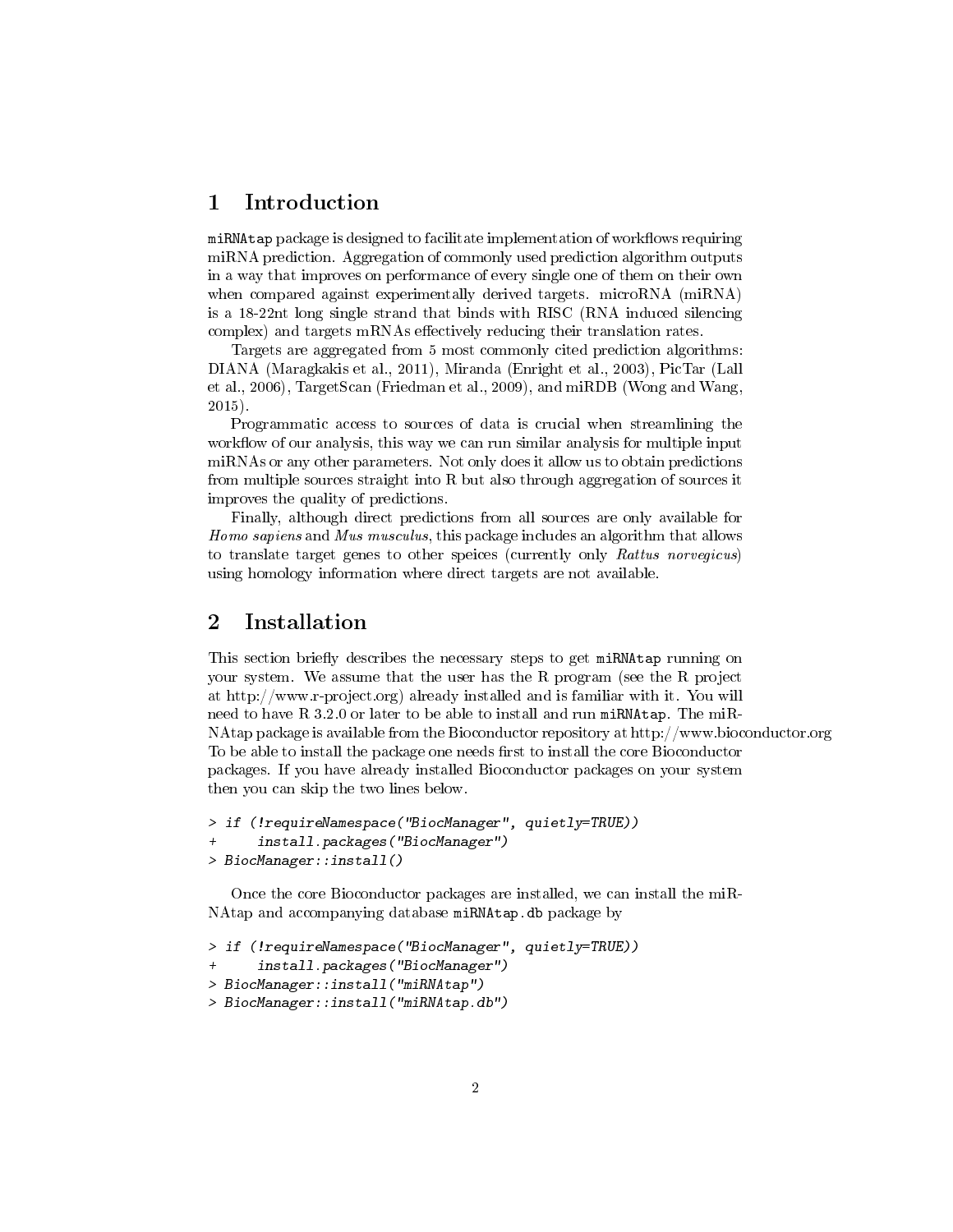#### 3 Workflow

This section explains how miRNAtap package can be integrated in the workflow aimed at predicting which processes can be regulated by a given microRNA.

In this example workflow we'll use miRNAtap as well as another Bioconductor package topGO together with Gene Ontology (GO) annotations. In case we don't have topGO or GO annotations on our machine we need to install them first:

```
> if (!requireNamespace("BiocManager", quietly=TRUE))
      install.packages("BiocManager")
> BiocManager::install("topGO")
> BiocManager::install("org.Hs.eg.db")
```
Then, let's load the required libraries

```
> library(miRNAtap)
> library(topGO)
> library(org.Hs.eg.db)
```
Now we can start the analysis. First, we will obtain predicted targets for human miRNA miR-10b

```
> mir = 'miR-10b'> predictions = getPredictedTargets(mir, species = 'hsa',
+ method = 'geom', min_src = 2)
```
Let's inspect the top of the prediction list.

```
> head(predictions)
```

|        |     |      |      |     |    | source_1 source_2 source_3 source_4 source_5 rank_product rank_final |   |
|--------|-----|------|------|-----|----|----------------------------------------------------------------------|---|
| 627    | 103 | 10.0 | 1.0  | NΑ  |    | 1.416281                                                             |   |
| 79741  | ΝA  | ΝA   | 8.0  | 2   | ΝA | 2.000000                                                             | 2 |
| 6095   | 5   | 2.5  | 73.5 | ΝA  | 5  | 2.058173                                                             | 3 |
| 348980 | ΝA  | 2.5  | 20.0 | ΝA  | ΝA | 3.535534                                                             | 4 |
| 51365  | ΝA  | 53.0 | 3.0  | 12  | 27 | 3.766392                                                             | 5 |
| 7022   | 88  | 17.5 | 5.0  | 149 | 3  | 4.058725                                                             | 6 |

We are using geometric mean aggregation method as it proves to perform best when tested against experimental data from MirBase (Griths-Jones et al., 2008).

We can compare it to the top of the list of the output of  $minimum$  method:

```
> predictions_min = getPredictedTargets(mir, species = 'hsa',
+ method = 'min', min_src = 2)
> head(predictions_min)
```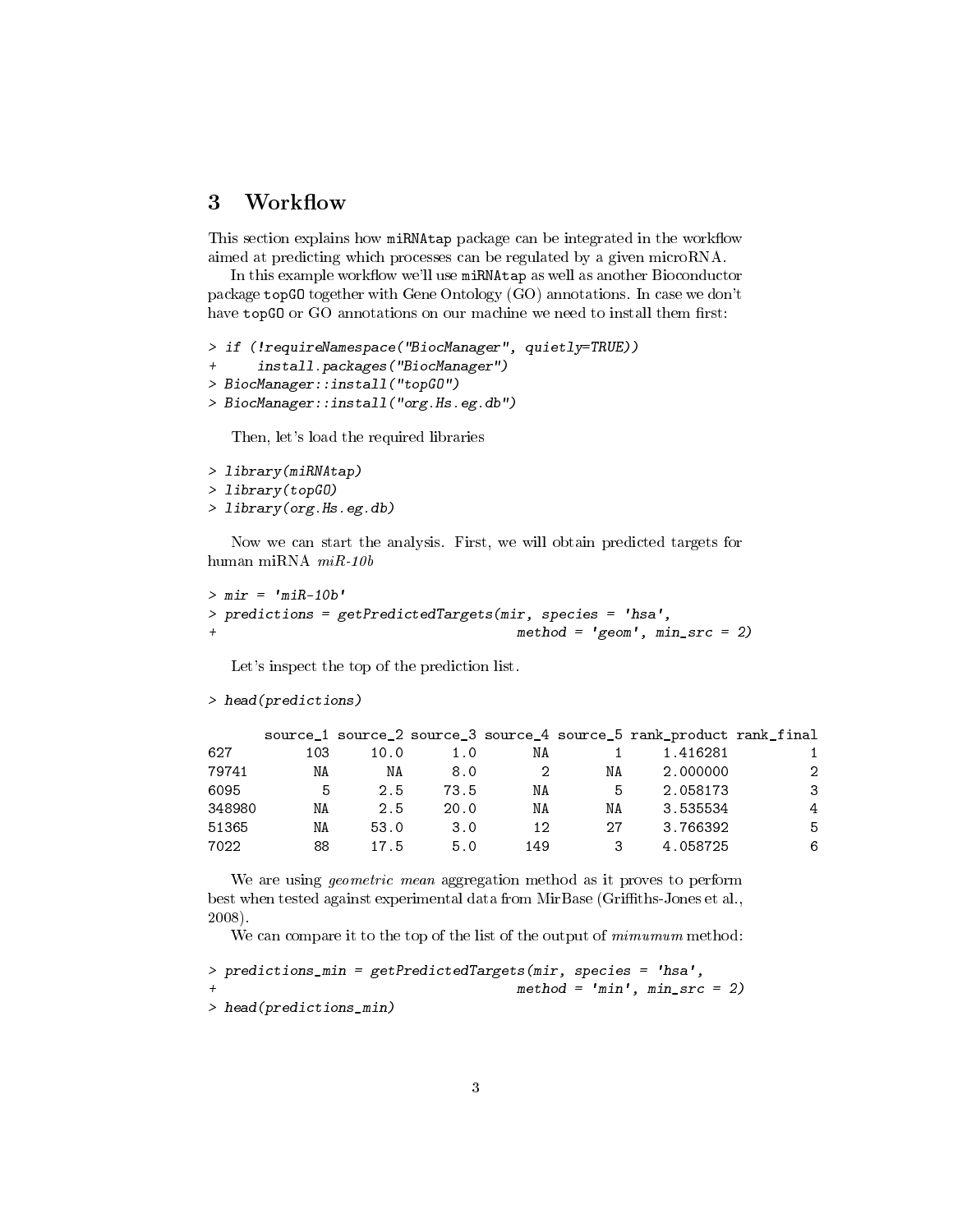|       |     |     |       |    |     | source_1 source_2 source_3 source_4 source_5 rank_product rank_final |     |
|-------|-----|-----|-------|----|-----|----------------------------------------------------------------------|-----|
| 627   | 103 |     |       | ΝA |     |                                                                      | 2.0 |
| 8897  |     | 183 | 282.0 | ΝA | ΝA  |                                                                      | 2.0 |
| 79042 | ΝA  | 107 | 99.5  |    | ΝA  |                                                                      | 2.0 |
| 7182  |     | ΝA  | ΝA    | ΝA | 106 |                                                                      | 5.5 |
| 10739 | NΑ  | 42  | 2.0   | ΝA | ΝA  |                                                                      | 5.5 |
| 79741 | NΑ  | NΑ  | 8 O   |    | NΑ  |                                                                      | 5.5 |

Where predictions for rat genes are not available we can obtain predictions for mouse genes and translate them into rat genes through homology. The operation happens automatically if we specify species as rno (for Rattus norvegicus)

```
> predictions_rat = getPredictedTargets(mir, species = 'rno',
                                      method = 'geom', min\_src = 2)
```
Now we can use the ranked results as input to GO enrichment analysis. For that we will use our initial prediction for human  $m$ *iR-10b* 

```
> rankedGenes = predictions[,'rank_product']
> selection = function(x) TRUE
> # we do not want to impose a cut off, instead we are using rank information
> allGO2genes = annFUN.org(whichOnto='BP', feasibleGenes = NULL,
                 mapping='org.Hs.eg.db", ID = "entrez")> GOdata = new('topGOdata', ontology = 'BP', allGenes = rankedGenes,
              annot = annFWN.GO2genes, GO2genes = a11GO2genes,geneSel = selection, nodesize=10)
```
In order to make use of the rank information we will use Kolomonogorov Smirnov  $(K-S)$  test instead of Fisher exact test which is based only on counts.

```
> results.ks = runTest(GOdata, algorithm = "classic", statistic = "ks")
> results.ks
```

```
Description:
Ontology: BP
'classic' algorithm with the 'ks' test
597 GO terms scored: 6 terms with p < 0.01
Annotation data:
   Annotated genes: 355
    Significant genes: 355
   Min. no. of genes annotated to a GO: 10
   Nontrivial nodes: 597
```
We can view the most enriched GO terms (and potentially feed them to further steps in our workflow)

```
> allRes = GenTable(GOdata, KS = results.ks, orderBy = "KS", topNodes = 20)
> allRes[,c('GO.ID','Term','KS')]
```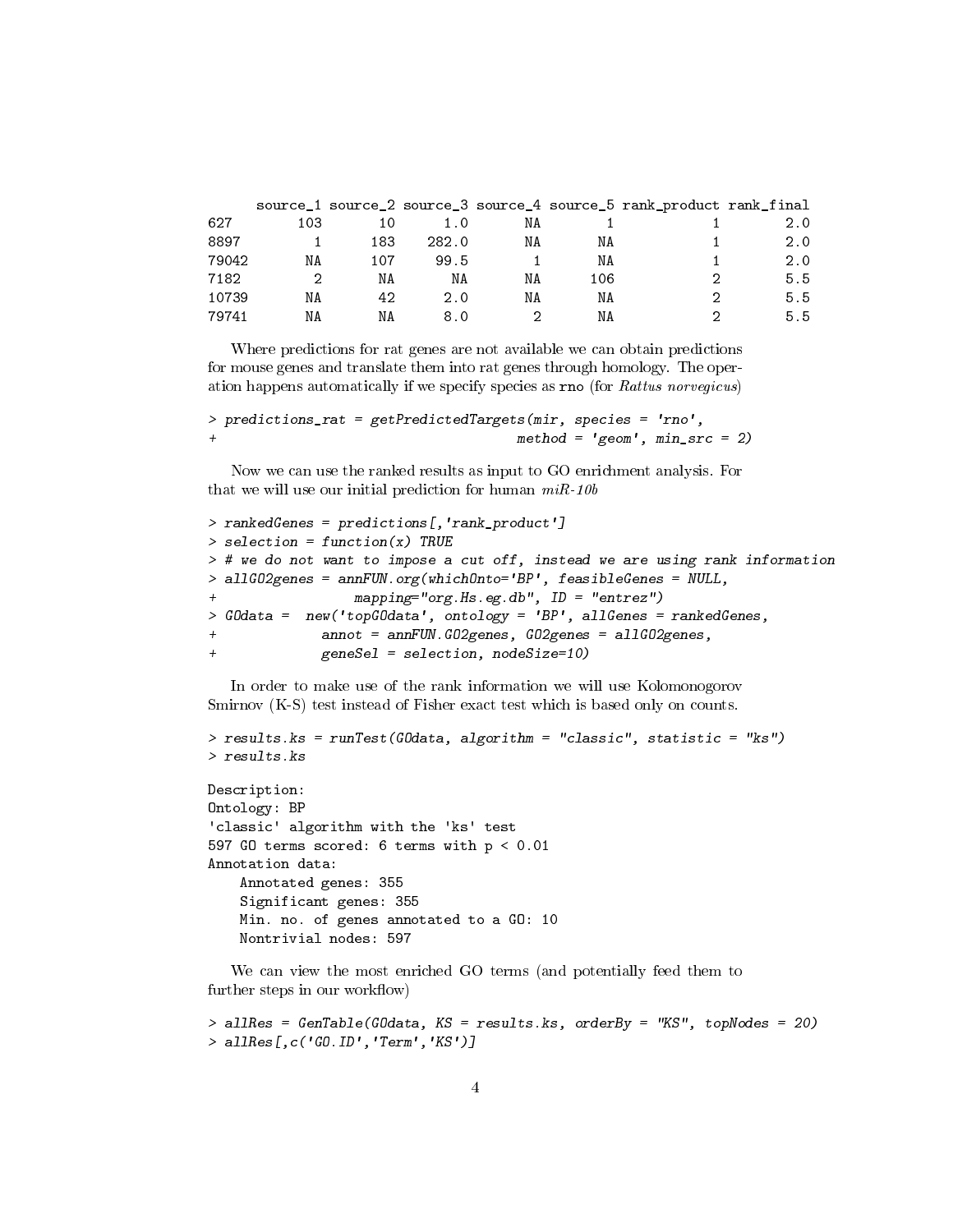```
GO.ID Term KS
1 GO:0050789 regulation of biological process 0.00023
2 GO:0065007 biological regulation 0.00043
3 GO:0050794 regulation of cellular process 0.00051
4 GO:0042692 muscle cell differentiation 0.00384
5 GO:0048518 positive regulation of biological proces... 0.00613
6 GO:0044089 positive regulation of cellular componen... 0.00962
7 GO:0051146 striated muscle cell differentiation 0.01009
8 GO:0044087 regulation of cellular component biogene... 0.01673
9 GO:0045893 positive regulation of transcription, DN... 0.01871
10 GO:1902680 positive regulation of RNA biosynthetic ... 0.01871
11 GO:1903508 positive regulation of nucleic acid-temp... 0.01871
12 GO:0006351 transcription, DNA-templated 0.02084
13 GO:0006355 regulation of transcription, DNA-templat... 0.02084
14 GO:0032774 RNA biosynthetic process 0.02084
15 GO:0097659 nucleic acid-templated transcription 0.02084
16 GO:1903506 regulation of nucleic acid-templated tra... 0.02084
17 GO:2001141 regulation of RNA biosynthetic process 0.02084
18 GO:0060255 regulation of macromolecule metabolic pr... 0.02150
19 GO:0001934 positive regulation of protein phosphory... 0.02303
20 GO:0048522 positive regulation of cellular process 0.02399
```
For more details about GO analysis refer to topGO package vignette (Alexa and Rahnenfuhrer, 2010).

Finally, we can use our predictions in a similar way for pathway enrichment analysis based on KEGG (Kanehisa and Goto, 2000), for example using Bioconductor's KEGGprofile (Zhao, 2012).

#### 4 Session Information

- R version 4.2.0 RC (2022-04-21 r82226), x86\_64-pc-linux-gnu
- Locale: LC\_CTYPE=en\_US.UTF-8, LC\_NUMERIC=C, LC\_TIME=en\_GB, LC\_COLLATE=C, LC\_MONETARY=en\_US.UTF-8, LC\_MESSAGES=en\_US.UTF-8, LC\_PAPER=en\_US.UTF-8, LC\_NAME=C, LC\_ADDRESS=C, LC\_TELEPHONE=C, LC\_MEASUREMENT=en\_US.UTF-8, LC\_IDENTIFICATION=C
- Running under: Ubuntu 20.04.4 LTS
- Matrix products: default
- BLAS: /home/biocbuild/bbs-3.16-bioc/R/lib/libRblas.so
- LAPACK: /home/biocbuild/bbs-3.16-bioc/R/lib/libRlapack.so
- Base packages: base, datasets, grDevices, graphics, methods, stats, stats4, utils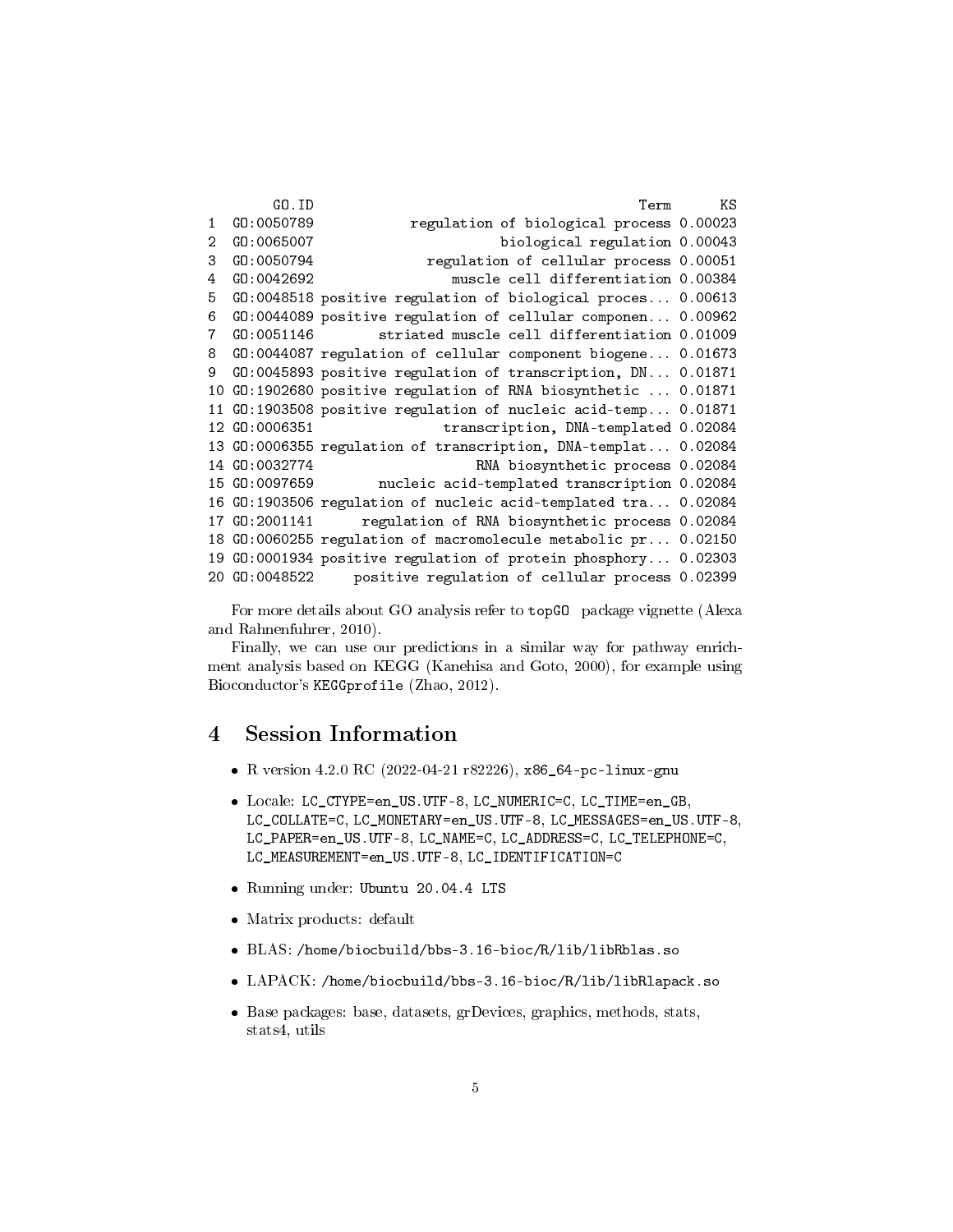- Other packages: AnnotationDbi 1.59.0, Biobase 2.57.0, BiocGenerics 0.43.0, GO.db 3.15.0, IRanges 2.31.0, S4Vectors 0.35.0, SparseM 1.81, graph 1.75.0, miRNAtap 1.31.0, miRNAtap.db 0.99.10, org.Hs.eg.db 3.15.0, topGO 2.49.0
- Loaded via a namespace (and not attached): Biostrings 2.65.0, DBI 1.1.2, GenomeInfoDb 1.33.0, GenomeInfoDbData 1.2.8, KEGGREST 1.37.0, R6 2.5.1, RCurl 1.98-1.6, RSQLite 2.2.12, Rcpp 1.0.8.3, XVector 0.37.0, bit 4.0.4, bit64 4.0.5, bitops 1.0-7, blob 1.2.3, cachem 1.0.6, chron 2.3-56, cli 3.3.0, compiler 4.2.0, crayon 1.5.1, fastmap 1.1.0, grid 4.2.0, gsubfn 0.7, httr 1.4.2, lattice 0.20-45, magrittr 2.0.3, matrixStats 0.62.0, memoise 2.0.1, pkgconfig 2.0.3, plyr 1.8.7, png 0.1-7, proto 1.0.0, rlang 1.0.2, sqldf 0.4-11, stringi 1.7.6, stringr 1.4.0, tools 4.2.0, vctrs 0.4.1, zlibbioc 1.43.0

#### References

- Alexa, A. and Rahnenfuhrer, J. (2010). topGO: topGO: Enrichment analysis for Gene Ontology. R package version 2.16.0.
- Enright, A. J., John, B., Gaul, U., Tuschl, T., Sander, C., and Marks, D. S. (2003). MicroRNA targets in Drosophila. Genome biology, 5(1):R1.
- Friedman, R. C., Farh, K. K.-H., Burge, C. B., and Bartel, D. P. (2009). Most mammalian mRNAs are conserved targets of microRNAs. Genome research,  $19(1):92-105.$
- Griths-Jones, S., Saini, H. K., van Dongen, S., and Enright, A. J. (2008). miRBase: tools for microRNA genomics. Nucleic acids research, 36(Database  $is sue)$ :  $D154-8$ .
- Kanehisa, M. and Goto, S. (2000). KEGG: kyoto encyclopedia of genes and genomes. Nucleic acids research,  $28(1):27-30$ .
- Lall, S., Grün, D., Krek, A., Chen, K., Wang, Y.-L., Dewey, C. N., Sood, P., Colombo, T., Bray, N., Macmenamin, P., Kao, H.-L., Gunsalus, K. C., Pachter, L., Piano, F., and Rajewsky, N. (2006). A genome-wide map of conserved microRNA targets in C. elegans. Current biology : CB,  $16(5)$ :460-71.
- Maragkakis, M., Vergoulis, T., Alexiou, P., Reczko, M., Plomaritou, K., Gousis, M., Kourtis, K., Koziris, N., Dalamagas, T., and Hatzigeorgiou, A. G. (2011). DIANA-microT Web server upgrade supports Fly and Worm miRNA target prediction and bibliographic miRNA to disease association. Nucleic acids research,  $39$ (Web Server issue): W145-8.